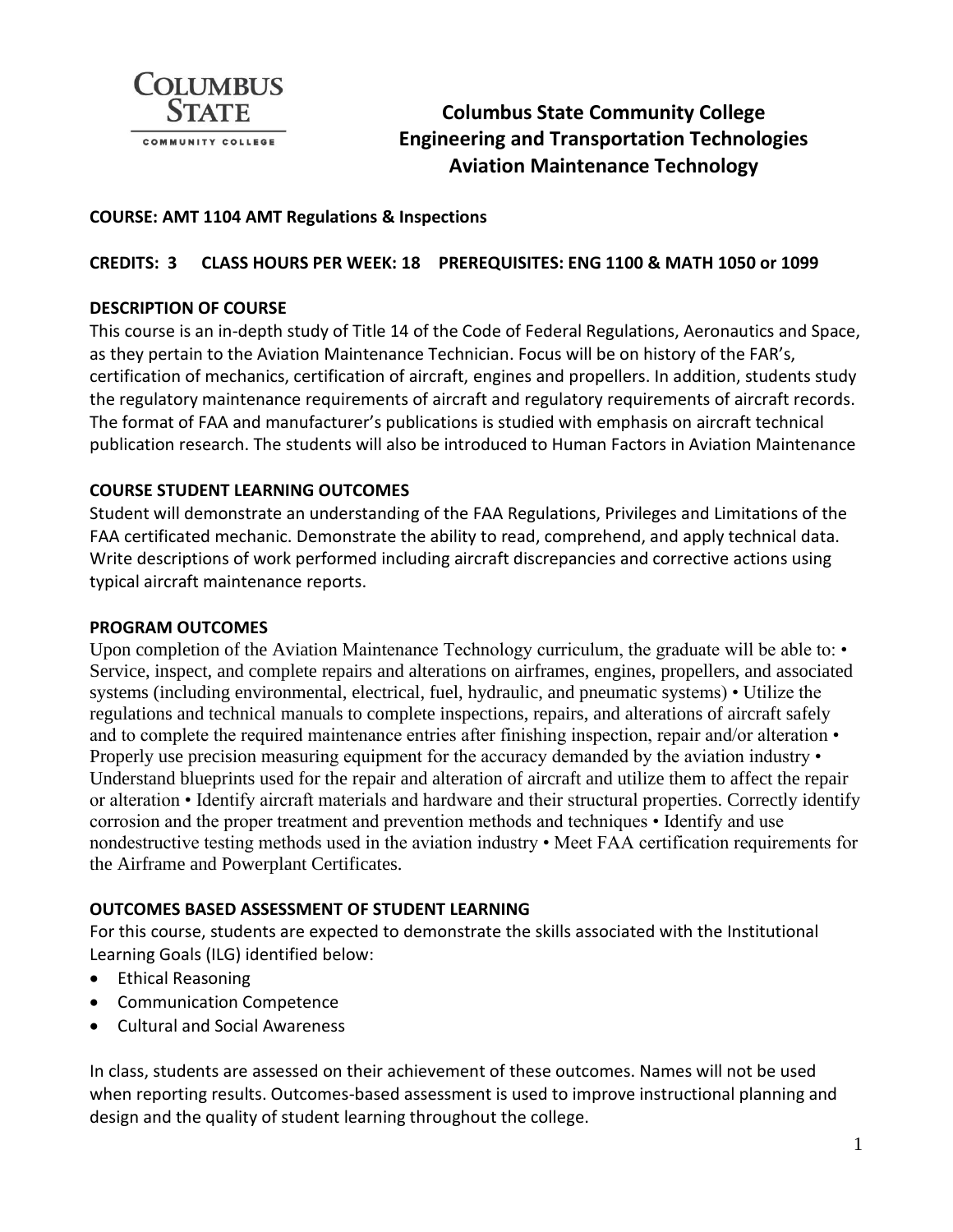#### **COURSE MATERIALS REQUIRED**

TI 30 Calculator or equivalent

#### **TEXTBOOK, MANUALS, REFERENCES, AND OTHER READINGS**

General 8083-30-ATB General Workbook General Test Guide AC 43.13 1B/2B ASA/FAR/AMT 2015 by ASA Aviation Mechanic Handbook

#### **AVIATION MAINTENANCE TECHNOLOGY SYLLABUS STATEMENTS**

Aviation Maintenance Technology required College Syllabus Statements on **Assessment**, **Participation and Safety**, and **Attendance** can be found a[t http://www.cscc.edu/academics/departments/aviation](http://www.cscc.edu/academics/departments/aviation-maintenance/requirements.shtml)[maintenance/requirements.shtml](http://www.cscc.edu/academics/departments/aviation-maintenance/requirements.shtml) or on the College website –Search 'Aviation'; click on 'Aviation Maintenance'; click on 'Requirements' tab.

#### **SPECIAL COURSE REQUIREMENTS**

Part 147 Para 147.21 (d) (3) and 147.31 (b) state that tests must be given in all subject areas and that the tests given must all be passed.

As students progress through the program, they will be given subject area tests relative to the course subject areas. Students must demonstrate a 70% minimum passing score on every subject test. If a subject area test is failed, the student will be given additional opportunities to pass the subject test. All subject tests must be passed before a certificate of program completion can be issued.

FAA Subject Are Test for this course:

General-I: Maintenance Forms and Records General-K: Maintenance Publications General-L: Mechanic Privileges and Limitations

To be awarded a Certificate of Program Completion, in addition to subject area testing, the student must also:

Successfully pass each course required for the certificate. Requirements for passing each course include:

A 70% average evaluation for graded course elements. Instructors determine the weights of course grading.

Successful completion of all required laboratory requirements of the course.

Attendance in compliance with the attendance policy.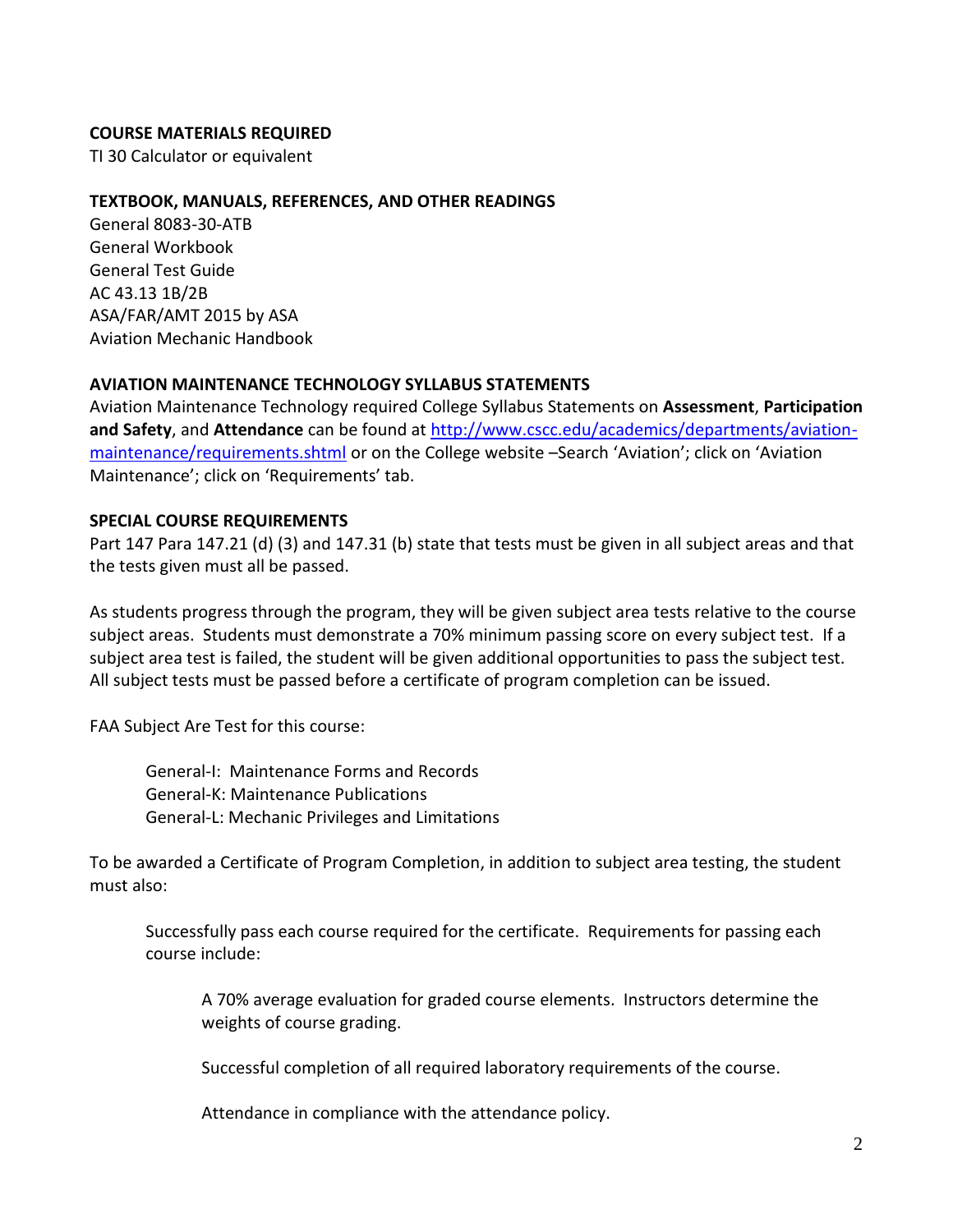Students can pass a course with a grade of "D", however students must have a minimum overall Grade Point Average of 2.0 (out a possible 4.0) to be awarded a certificate of completion. Courses can be repeated to improve grades.

| Grade Area                           | Weight | Percentage<br>Earned | Lab Project                          |  | Fail |
|--------------------------------------|--------|----------------------|--------------------------------------|--|------|
| <b>Unit Tests</b>                    | 50%    |                      | 1.3 AMT Certification                |  |      |
| Quizzes                              |        |                      | 2.1 Manufactures'<br>Publications    |  |      |
| Final                                | 20%    |                      | 2.2 FAA publications                 |  |      |
| Participation &<br>Safety            | 10%    |                      | 3.1 Airworthiness                    |  |      |
| Other $-$<br>Homework<br>Assignments | 20%    |                      | 3.4 Major Repairs and<br>Alterations |  |      |
| Total                                | 100%   |                      | 3.5 Data                             |  |      |
| <b>Course Letter Grade</b>           |        |                      | 3.6 Records                          |  |      |
|                                      |        |                      | 3.7 Form 337                         |  |      |

Student Resources, Rights, and Responsibilities: Columbus State Community College required College Syllabus Statements on College Policies and Student Support Services can be found at [https://www.cscc.edu/academics/syllabus.shtml.](https://www.cscc.edu/academics/syllabus.shtml)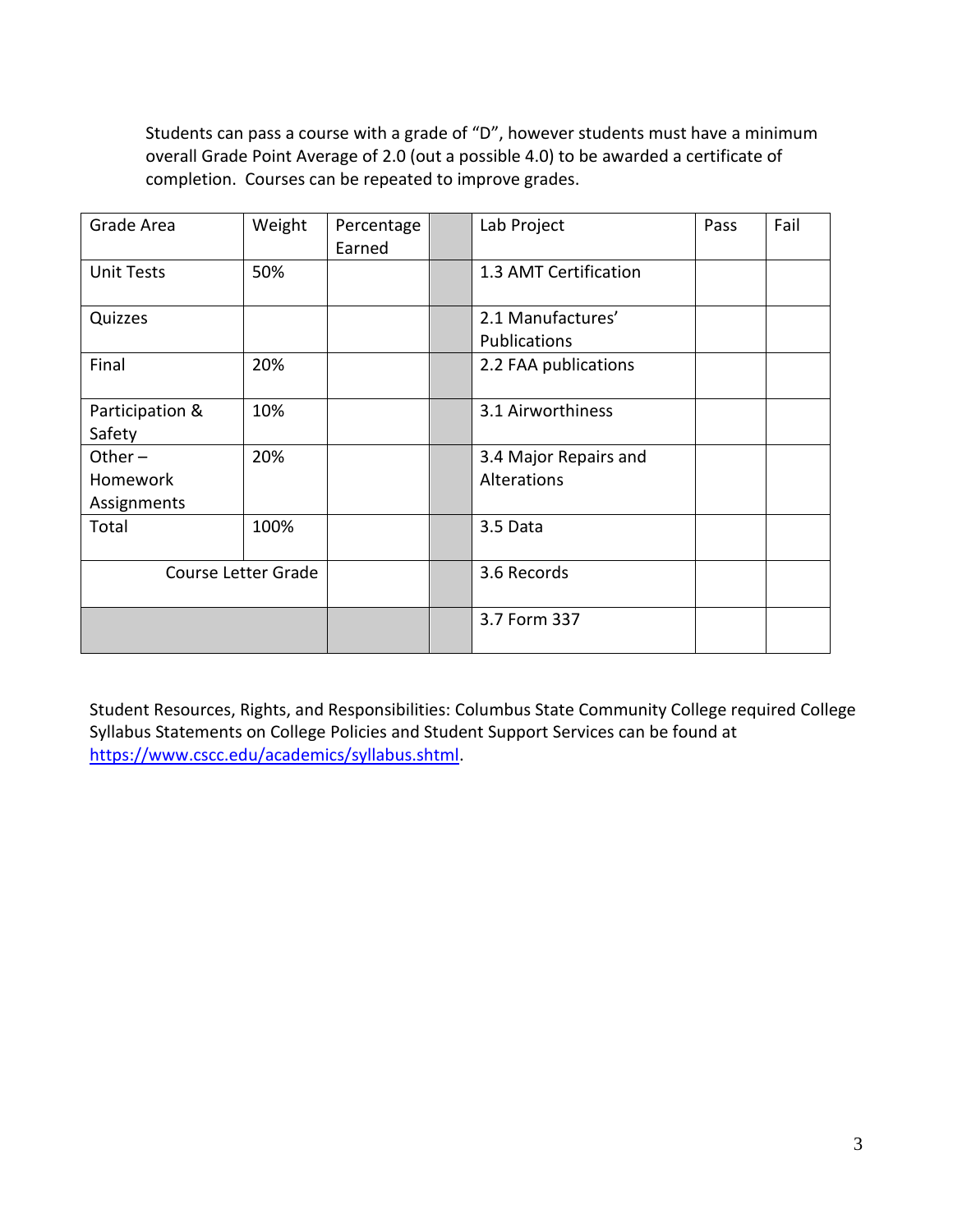# **UNITS OF INSTRUCTION – AMT 1104**

| <b>ASSIGNMENT</b>   | <b>LEARNING</b>                                                                          | <b>ASSESSMENT</b>            | <b>ASSIGNMENTS</b>      |                                                                                                          |  |
|---------------------|------------------------------------------------------------------------------------------|------------------------------|-------------------------|----------------------------------------------------------------------------------------------------------|--|
|                     | <b>OBJECTIVES/GOALS</b>                                                                  | <b>METHODS</b>               |                         |                                                                                                          |  |
| <b>Assignment 1</b> | Introduction, History,<br>and Design of the FAA<br>and Federal Regulation                | Test, Quizzes,<br>Worksheets | Read:<br>Labs:<br>Test: | Jeppesen General Text Chapt 14<br>Sec. A or FAA Order 8083-30 Ch 13<br>14CFR1<br>None<br>Quiz            |  |
| <b>Assignment 2</b> | <b>Certification of Airman</b><br>other than Flight Crew<br>- Mechanics and<br>Repairmen | Test, Quizzes,<br>Worksheets | Read:<br>Labs:<br>Test: | Jeppesen General Text Chapt. 15<br>Sec A & B or FAA Order 8083-30<br>Ch 13<br>14CFR65<br>Lab 1<br>Test 1 |  |
| <b>Assignment 3</b> | 14CFR43 Maintenance,<br>Preventative<br>Maintenance,<br>Rebuilding, and<br>Alterations   | Test, Quizzes,<br>Worksheets | Read:<br>Labs:<br>Test: | Jeppesen General Text Chapt.14 or<br>FAA Order 8083-30 Ch 12<br>14CFR43<br>Lab <sub>2</sub><br>Test 2    |  |
| <b>Assignment 4</b> | Publications-<br>Government and<br>Manufacturers                                         | Test, Quizzes,<br>Worksheets | Read:<br>Labs:<br>Test: | As Assigned                                                                                              |  |
| <b>Assignment 5</b> | Airworthiness                                                                            | Test, Quizzes,<br>Worksheets | Read:<br>Labs:<br>Test: |                                                                                                          |  |